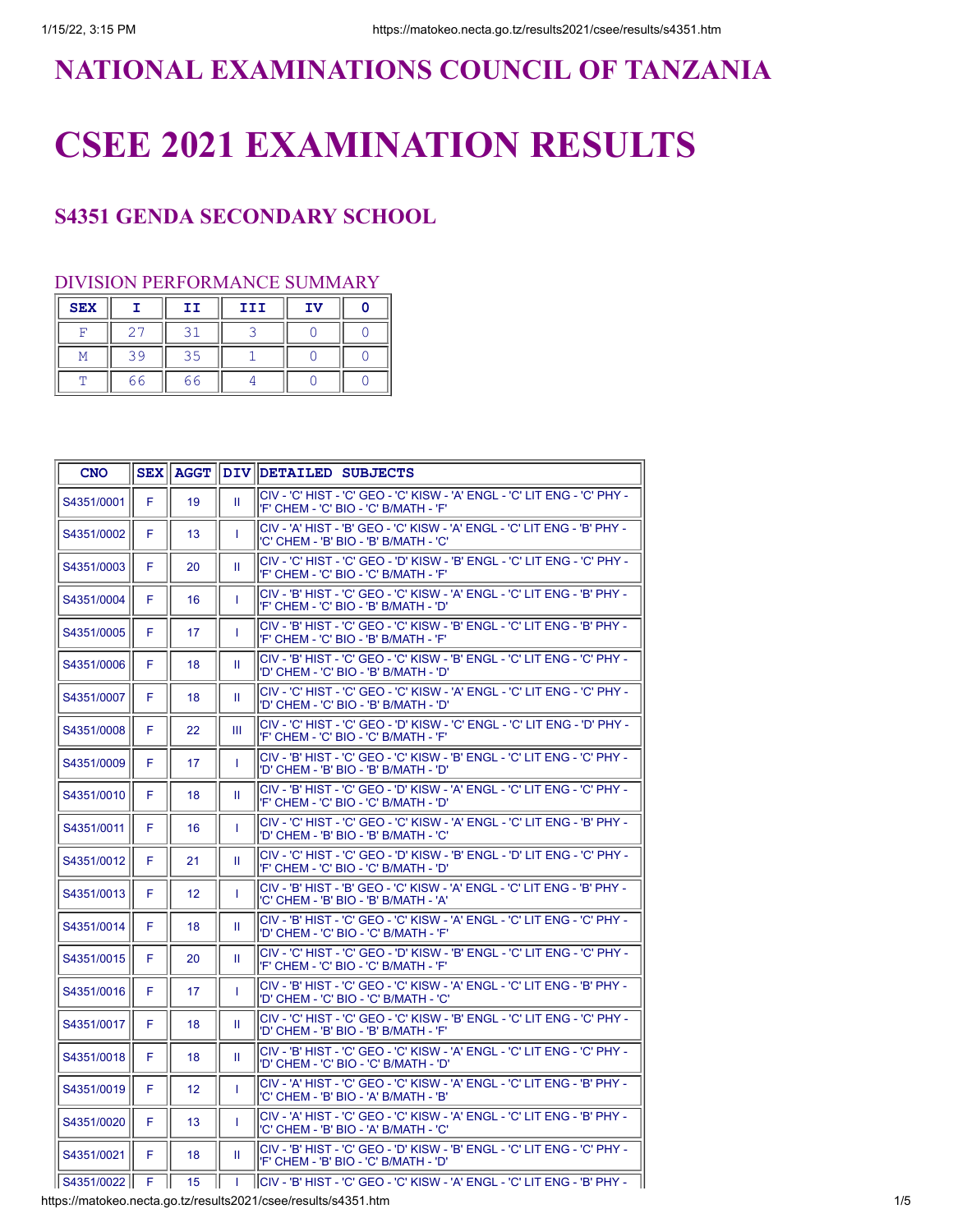|            |    |                 |    | l'C' CHEM - 'B' BIO - 'B' B/MATH - 'C'                                                                            |
|------------|----|-----------------|----|-------------------------------------------------------------------------------------------------------------------|
| S4351/0023 | F  | 12 <sup>2</sup> | T  | CIV - 'A' HIST - 'B' GEO - 'C' KISW - 'A' ENGL - 'B' LIT ENG - 'B' PHY -<br>'D' CHEM - 'B' BIO - 'B' B/MATH - 'D' |
| S4351/0024 | F  | 17              | T  | CIV - 'B' HIST - 'C' GEO - 'C' KISW - 'B' ENGL - 'C' LIT ENG - 'B' PHY -<br>'D' CHEM - 'C' BIO - 'B' B/MATH - 'D' |
| S4351/0025 | F  | 15              | T  | CIV - 'B' HIST - 'B' GEO - 'C' KISW - 'A' ENGL - 'C' LIT ENG - 'B' PHY -<br>'D' CHEM - 'C' BIO - 'B' B/MATH - 'C' |
| S4351/0026 | F  | 8               | T  | CIV - 'A' HIST - 'A' GEO - 'B' KISW - 'A' ENGL - 'C' LIT ENG - 'A' PHY -<br>'C' CHEM - 'A' BIO - 'A' B/MATH - 'B' |
| S4351/0027 | F  | 18              | Ш  | CIV - 'C' HIST - 'C' GEO - 'C' KISW - 'A' ENGL - 'C' LIT ENG - 'C' PHY -<br>'D' CHEM - 'C' BIO - 'B' B/MATH - 'D' |
| S4351/0028 | F  | 13              | T  | CIV - 'C' HIST - 'B' GEO - 'B' KISW - 'B' ENGL - 'C' LIT ENG - 'A' PHY -<br>'C' CHEM - 'B' BIO - 'A' B/MATH - 'C' |
| S4351/0029 | F  | 19              | H. | CIV - 'C' HIST - 'C' GEO - 'C' KISW - 'B' ENGL - 'D' LIT ENG - 'C' PHY -<br>'D' CHEM - 'C' BIO - 'B' B/MATH - 'F' |
| S4351/0030 | F  | 20              | Ш  | CIV - 'C' HIST - 'C' GEO - 'D' KISW - 'B' ENGL - 'C' LIT ENG - 'C' PHY -<br>'D' CHEM - 'C' BIO - 'C' B/MATH - 'F' |
| S4351/0031 | F  | 11              | T  | CIV - 'B' HIST - 'B' GEO - 'B' KISW - 'B' ENGL - 'C' LIT ENG - 'A' PHY -<br>'C' CHEM - 'A' BIO - 'A' B/MATH - 'B' |
| S4351/0032 | F  | 20              | Ш  | CIV - 'C' HIST - 'C' GEO - 'C' KISW - 'B' ENGL - 'C' LIT ENG - 'C' PHY -<br>'D' CHEM - 'C' BIO - 'C' B/MATH - 'F' |
| S4351/0033 | F. | 16              | T  | CIV - 'B' HIST - 'C' GEO - 'C' KISW - 'A' ENGL - 'C' LIT ENG - 'B' PHY -<br>'F' CHEM - 'C' BIO - 'B' B/MATH - 'F' |
| S4351/0034 | F  | 9               | T  | CIV - 'A' HIST - 'B' GEO - 'B' KISW - 'A' ENGL - 'B' LIT ENG - 'A' PHY -<br>'C' CHEM - 'A' BIO - 'A' B/MATH - 'B' |
| S4351/0035 | F  | 19              | Ш  | CIV - 'B' HIST - 'C' GEO - 'C' KISW - 'B' ENGL - 'C' LIT ENG - 'C' PHY -<br>'F' CHEM - 'C' BIO - 'C' B/MATH - 'F' |
| S4351/0036 | F  | 19              | Ш  | CIV - 'B' HIST - 'C' GEO - 'C' KISW - 'B' ENGL - 'C' LIT ENG - 'C' PHY -<br>'D' CHEM - 'C' BIO - 'C' B/MATH - 'D' |
| S4351/0037 | F. | 18              | Ш  | CIV - 'C' HIST - 'C' GEO - 'C' KISW - 'A' ENGL - 'C' LIT ENG - 'C' PHY -<br>'D' CHEM - 'B' BIO - 'C' B/MATH - 'D' |
| S4351/0038 | F  | 20              | Ш  | CIV - 'C' HIST - 'D' GEO - 'C' KISW - 'B' ENGL - 'C' LIT ENG - 'C' PHY -<br>'D' CHEM - 'C' BIO - 'C' B/MATH - 'F' |
| S4351/0039 | F  | 15              | T  | CIV - 'A' HIST - 'C' GEO - 'C' KISW - 'B' ENGL - 'C' LIT ENG - 'B' PHY -<br>'D' CHEM - 'B' BIO - 'B' B/MATH - 'C' |
| S4351/0040 | F  | 18              | Ш  | CIV - 'B' HIST - 'C' GEO - 'C' KISW - 'B' ENGL - 'C' LIT ENG - 'C' PHY -<br>'C' CHEM - 'C' BIO - 'B' B/MATH - 'C' |
| S4351/0041 | F. | 21              | Ш  | CIV - 'C' HIST - 'C' GEO - 'C' KISW - 'B' ENGL - 'C' LIT ENG - 'D' PHY -<br>'F' CHEM - 'D' BIO - 'C' B/MATH - 'F' |
| S4351/0042 | F. | 19              | Ш  | CIV - 'B' HIST - 'C' GEO - 'C' KISW - 'B' ENGL - 'C' LIT ENG - 'C' PHY -<br>'F' CHEM - 'C' BIO - 'C' B/MATH - 'D' |
| S4351/0043 | F. | 19              | Ш. | CIV - 'C' HIST - 'C' GEO - 'C' KISW - 'A' ENGL - 'C' LIT ENG - 'C' PHY -<br>'F' CHEM - 'C' BIO - 'C' B/MATH - 'D' |
| S4351/0044 | F. | 16              | T. | CIV - 'B' HIST - 'C' GEO - 'C' KISW - 'A' ENGL - 'C' LIT ENG - 'B' PHY -<br>'D' CHEM - 'C' BIO - 'B' B/MATH - 'D' |
| S4351/0045 | F  | 16              | L  | CIV - 'B' HIST - 'C' GEO - 'C' KISW - 'A' ENGL - 'C' LIT ENG - 'B' PHY -<br>'D' CHEM - 'C' BIO - 'B' B/MATH - 'D' |
| S4351/0046 | F  | 19              | Ш  | CIV - 'B' HIST - 'C' GEO - 'C' KISW - 'B' ENGL - 'C' LIT ENG - 'C' PHY -<br>'D' CHEM - 'C' BIO - 'C' B/MATH - 'C' |
| S4351/0047 | F  | 13 <sup>°</sup> | L  | CIV - 'B' HIST - 'B' GEO - 'B' KISW - 'A' ENGL - 'C' LIT ENG - 'C' PHY -<br>'C' CHEM - 'B' BIO - 'B' B/MATH - 'B' |
| S4351/0048 | F. | 9               | L  | CIV - 'A' HIST - 'A' GEO - 'B' KISW - 'A' ENGL - 'B' LIT ENG - 'A' PHY -<br>'C' CHEM - 'C' BIO - 'A' B/MATH - 'B' |
| S4351/0049 | F  | 24              | Ш  | CIV - 'D' HIST - 'C' GEO - 'D' KISW - 'C' ENGL - 'D' LIT ENG - 'D' PHY -<br>'F' CHEM - 'C' BIO - 'C' B/MATH - 'F' |
| S4351/0050 | F  | 20              | Ш  | CIV - 'C' HIST - 'C' GEO - 'C' KISW - 'B' ENGL - 'C' LIT ENG - 'C' PHY -<br>'D' CHEM - 'C' BIO - 'C' B/MATH - 'D' |
| S4351/0051 | F  | 18              | H. | CIV - 'B' HIST - 'C' GEO - 'C' KISW - 'B' ENGL - 'C' LIT ENG - 'C' PHY -<br>'D' CHEM - 'C' BIO - 'B' B/MATH - 'C' |
| S4351/0052 | F. | 20              | Ш  | CIV - 'C' HIST - 'C' GEO - 'C' KISW - 'B' ENGL - 'C' LIT ENG - 'C' PHY -<br>'F' CHEM - 'C' BIO - 'C' B/MATH - 'F' |
| S4351/0053 | F  | 20              | Ш  | CIV - 'C' HIST - 'C' GEO - 'C' KISW - 'C' ENGL - 'C' LIT ENG - 'C' PHY -<br>'D' CHEM - 'C' BIO - 'B' B/MATH - 'D' |
| S4351/0054 | F  | 18              | Ш  | CIV - 'C' HIST - 'C' GEO - 'C' KISW - 'A' ENGL - 'C' LIT ENG - 'C' PHY -<br>'C' CHEM - 'C' BIO - 'B' B/MATH - 'C' |
| S4351/0055 | F  | 24              | Ш  | CIV - 'C' HIST - 'D' GEO - 'F' KISW - 'B' ENGL - 'D' LIT ENG - 'D' PHY -<br>'F' CHEM - 'D' BIO - 'C' B/MATH - 'F' |
| S4351/0056 | F  | 17              | L  | CIV - 'B' HIST - 'C' GEO - 'C' KISW - 'B' ENGL - 'C' LIT ENG - 'C' PHY -<br>'C' CHEM - 'B' BIO - 'B' B/MATH - 'C' |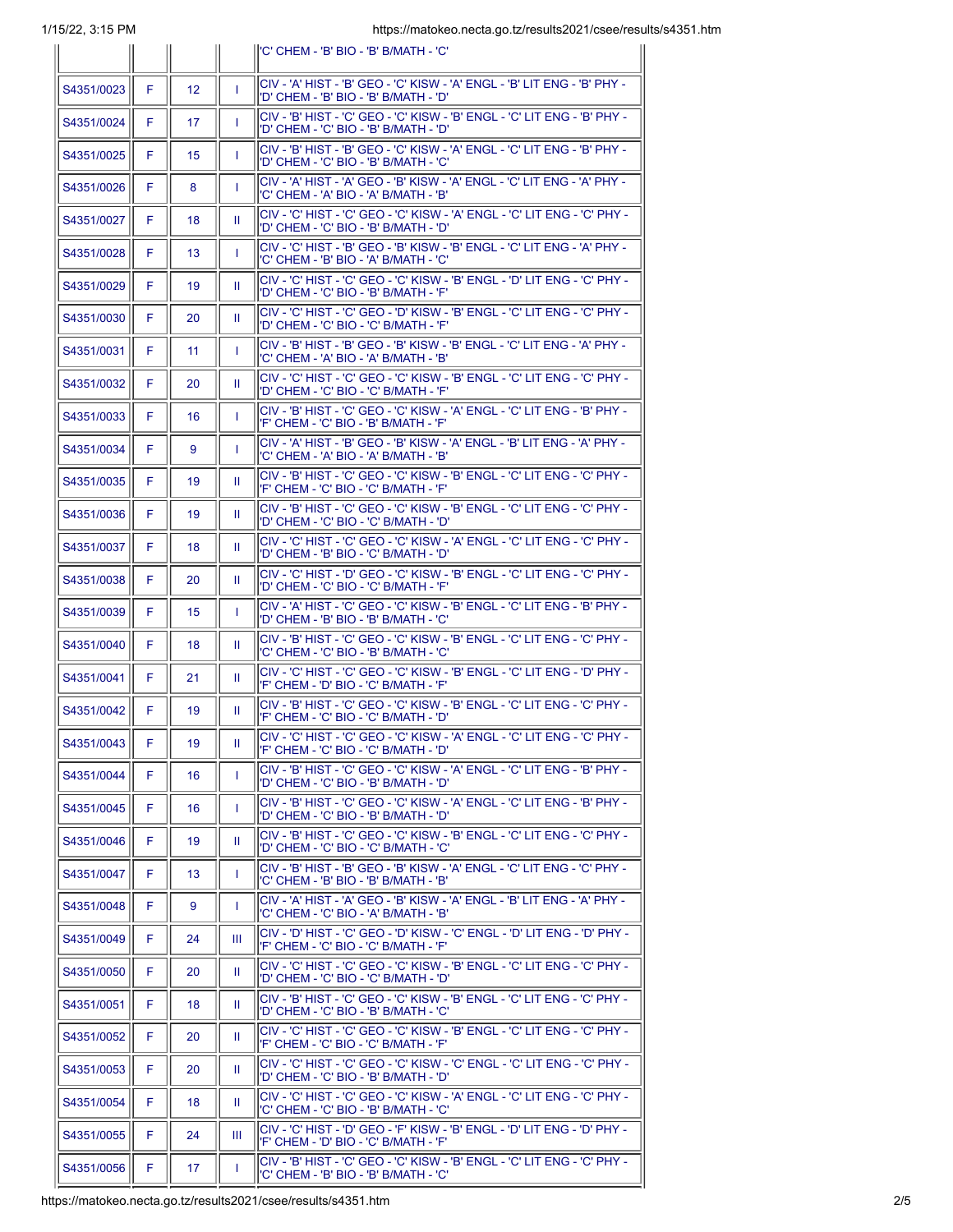1/15/22, 3:15 PM https://matokeo.necta.go.tz/results2021/csee/results/s4351.htm

| S4351/0057 | - F. | 7               | $\mathbf{L}$ | CIV - 'A' HIST - 'A' GEO - 'B' KISW - 'A' ENGL - 'B' LIT ENG - 'A' PHY -<br>'C' CHEM - 'A' BIO - 'A' B/MATH - 'A'  |
|------------|------|-----------------|--------------|--------------------------------------------------------------------------------------------------------------------|
| S4351/0058 | F.   | $12 \,$         | т.           | CIV - 'B' HIST - 'B' GEO - 'B' KISW - 'A' ENGL - 'B' LIT ENG - 'B' PHY -<br>'C' CHEM - 'B' BIO - 'A' B/MATH - 'C'  |
| S4351/0059 | F    | 16              | T            | CIV - 'B' HIST - 'C' GEO - 'B' KISW - 'B' ENGL - 'C' LIT ENG - 'C' PHY -<br>'D' CHEM - 'B' BIO - 'B' B/MATH - 'C'  |
| S4351/0060 | F.   | 20              | Ш            | CIV - 'C' HIST - 'C' GEO - 'C' KISW - 'B' ENGL - 'C' LIT ENG - 'C' PHY -<br>'D' CHEM - 'C' BIO - 'C' B/MATH - 'F'  |
| S4351/0061 | F    | 18              | Ш            | CIV - 'B' HIST - 'C' GEO - 'C' KISW - 'A' ENGL - 'C' LIT ENG - 'C' PHY -<br>'D' CHEM - 'C' BIO - 'C' B/MATH - 'D'  |
| S4351/0062 | м    | 18              | Ш            | ICIV - 'B' HIST - 'C' GEO - 'C' KISW - 'B' ENGL - 'C' LIT ENG - 'C' PHY -<br>'D' CHEM - 'C' BIO - 'B' B/MATH - 'F' |
| S4351/0063 | м    | 20              | Ш            | CIV - 'C' HIST - 'C' GEO - 'C' KISW - 'B' ENGL - 'C' LIT ENG - 'C' PHY -<br>'F' CHEM - 'C' BIO - 'C' B/MATH - 'F'  |
| S4351/0064 | м    | 15              | T            | CIV - 'C' HIST - 'C' GEO - 'B' KISW - 'B' ENGL - 'C' LIT ENG - 'B' PHY -<br>'C' CHEM - 'B' BIO - 'A' B/MATH - 'C'  |
| S4351/0065 | м    | 16              | T            | CIV - 'B' HIST - 'B' GEO - 'C' KISW - 'B' ENGL - 'C' LIT ENG - 'B' PHY -<br>'D' CHEM - 'C' BIO - 'B' B/MATH - 'C'  |
| S4351/0066 | м    | 21              | Ш.           | CIV - 'C' HIST - 'C' GEO - 'C' KISW - 'C' ENGL - 'C' LIT ENG - 'C' PHY -<br>'D' CHEM - 'C' BIO - 'C' B/MATH - 'F'  |
| S4351/0067 | м    | 12 <sup>2</sup> | T            | CIV - 'B' HIST - 'B' GEO - 'B' KISW - 'A' ENGL - 'C' LIT ENG - 'B' PHY -<br>'C' CHEM - 'B' BIO - 'B' B/MATH - 'A'  |
| S4351/0068 | м    | 16              | T            | CIV - 'B' HIST - 'C' GEO - 'B' KISW - 'B' ENGL - 'C' LIT ENG - 'C' PHY -<br>'C' CHEM - 'B' BIO - 'B' B/MATH - 'D'  |
| S4351/0069 | м    | 16              | T            | CIV - 'B' HIST - 'C' GEO - 'C' KISW - 'B' ENGL - 'C' LIT ENG - 'B' PHY -<br>'D' CHEM - 'C' BIO - 'A' B/MATH - 'D'  |
| S4351/0070 | м    | 18              | Ш            | ICIV - 'B' HIST - 'C' GEO - 'C' KISW - 'B' ENGL - 'C' LIT ENG - 'C' PHY -<br>'F' CHEM - 'C' BIO - 'B' B/MATH - 'D' |
| S4351/0071 | м    | 17              | T            | CIV - 'B' HIST - 'C' GEO - 'C' KISW - 'B' ENGL - 'C' LIT ENG - 'B' PHY -<br>'D' CHEM - 'C' BIO - 'B' B/MATH - 'C'  |
| S4351/0072 | м    | 18              | Ш            | CIV - 'B' HIST - 'C' GEO - 'C' KISW - 'B' ENGL - 'C' LIT ENG - 'C' PHY -<br>"D' CHEM - 'C' BIO - 'B' B/MATH - 'D'  |
| S4351/0073 | м    | 24              | Ш            | lCIV - 'C' HIST - 'C' GEO - 'D' KISW - 'C' ENGL - 'D' LIT ENG - 'D' PHY -<br>'F' CHEM - 'D' BIO - 'C' B/MATH - 'F' |
| S4351/0074 | м    | 13              | T            | CIV - 'B' HIST - 'B' GEO - 'C' KISW - 'B' ENGL - 'C' LIT ENG - 'B' PHY -<br>'C' CHEM - 'B' BIO - 'A' B/MATH - 'B'  |
| S4351/0075 | м    | 18              | Ш            | CIV - 'B' HIST - 'C' GEO - 'C' KISW - 'B' ENGL - 'C' LIT ENG - 'C' PHY -<br>'C' CHEM - 'C' BIO - 'B' B/MATH - 'D'  |
| S4351/0076 | м    | 15              | T            | CIV - 'B' HIST - 'C' GEO - 'B' KISW - 'B' ENGL - 'C' LIT ENG - 'C' PHY -<br>'C' CHEM - 'B' BIO - 'A' B/MATH - 'C'  |
| S4351/0077 | м    | 13              | T            | CIV - 'A' HIST - 'C' GEO - 'C' KISW - 'A' ENGL - 'C' LIT ENG - 'B' PHY -<br>'D' CHEM - 'B' BIO - 'A' B/MATH - 'D'  |
| S4351/0078 | м    | 12 <sup>2</sup> | T            | CIV - 'B' HIST - 'B' GEO - 'B' KISW - 'A' ENGL - 'C' LIT ENG - 'B' PHY -<br>'C' CHEM - 'B' BIO - 'A' B/MATH - 'C'  |
| S4351/0079 | М    | 12 <sup>2</sup> | T            | CIV - 'B' HIST - 'B' GEO - 'B' KISW - 'A' ENGL - 'C' LIT ENG - 'B' PHY -<br>'C' CHEM - 'B' BIO - 'A' B/MATH - 'B'  |
| S4351/0080 | М    | 16              | T            | CIV - 'B' HIST - 'C' GEO - 'C' KISW - 'A' ENGL - 'C' LIT ENG - 'B' PHY -<br>'C' CHEM - 'C' BIO - 'B' B/MATH - 'C'  |
| S4351/0081 | М    | 18              | Ш            | CIV - 'B' HIST - 'C' GEO - 'C' KISW - 'B' ENGL - 'D' LIT ENG - 'C' PHY -<br>'F' CHEM - 'C' BIO - 'B' B/MATH - 'D'  |
| S4351/0082 | М    | 11              | T            | CIV - 'A' HIST - 'B' GEO - 'B' KISW - 'A' ENGL - 'C' LIT ENG - 'B' PHY -<br>'C' CHEM - 'B' BIO - 'A' B/MATH - 'B'  |
| S4351/0083 | М    | 8               | T            | CIV - 'A' HIST - 'B' GEO - 'C' KISW - 'A' ENGL - 'C' LIT ENG - 'A' PHY -<br>'B' CHEM - 'A' BIO - 'A' B/MATH - 'A'  |
| S4351/0084 | М    | 14              | T            | CIV - 'B' HIST - 'C' GEO - 'C' KISW - 'B' ENGL - 'C' LIT ENG - 'C' PHY -<br>'B' CHEM - 'A' BIO - 'A' B/MATH - 'C'  |
| S4351/0085 | М    | 11              | T            | CIV - 'A' HIST - 'A' GEO - 'C' KISW - 'A' ENGL - 'C' LIT ENG - 'B' PHY -<br>'C' CHEM - 'B' BIO - 'A' B/MATH - 'D'  |
| S4351/0086 | М    | 20              | Ш            | CIV - 'C' HIST - 'C' GEO - 'D' KISW - 'B' ENGL - 'C' LIT ENG - 'C' PHY -<br>'F' CHEM - 'C' BIO - 'C' B/MATH - 'D'  |
| S4351/0087 | М    | 18              | Ш            | CIV - 'B' HIST - 'C' GEO - 'C' KISW - 'B' ENGL - 'C' LIT ENG - 'C' PHY -<br>'D' CHEM - 'C' BIO - 'B' B/MATH - 'F'  |
| S4351/0088 | М    | 18              | Ш.           | CIV - 'B' HIST - 'C' GEO - 'C' KISW - 'C' ENGL - 'C' LIT ENG - 'C' PHY -<br>'C' CHEM - 'B' BIO - 'B' B/MATH - 'D'  |
| S4351/0089 | М    | $\mathbf{7}$    | T            | CIV - 'A' HIST - 'A' GEO - 'B' KISW - 'A' ENGL - 'B' LIT ENG - 'A' PHY -<br>'B' CHEM - 'A' BIO - 'A' B/MATH - 'A'  |
| S4351/0090 | М    | 20              | Ш            | CIV - 'C' HIST - 'C' GEO - 'C' KISW - 'C' ENGL - 'D' LIT ENG - 'C' PHY -<br>'D' CHEM - 'C' BIO - 'B' B/MATH - 'F'  |
| S4351/0091 | М    | 20              | Ш.           | CIV - 'C' HIST - 'C' GEO - 'C' KISW - 'C' ENGL - 'C' LIT ENG - 'C' PHY -<br>'D' CHEM - 'B' BIO - 'C' B/MATH - 'D'  |
|            |      |                 |              |                                                                                                                    |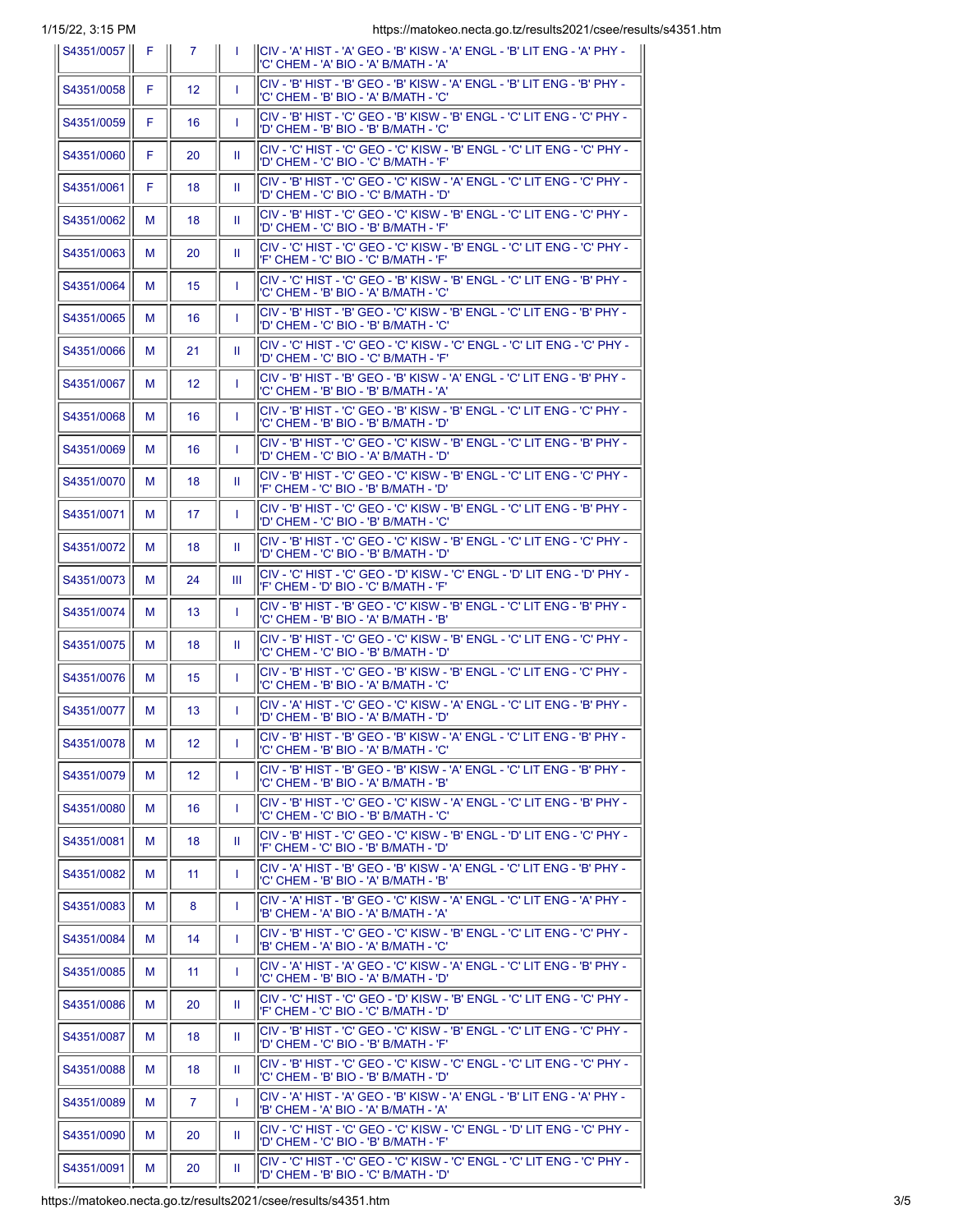1/15/22, 3:15 PM https://matokeo.necta.go.tz/results2021/csee/results/s4351.htm

| 10122, 0.1011<br>   S4351/0092 | M | 15               | -1 | 11000.111110101100.110010.00.00.10001102021100<br>CIV - 'B' HIST - 'C' GEO - 'C' KISW - 'B' ENGL - 'C' LIT ENG - 'B' PHY -<br>'D' CHEM - 'B' BIO - 'A' B/MATH - 'F' |
|--------------------------------|---|------------------|----|---------------------------------------------------------------------------------------------------------------------------------------------------------------------|
| S4351/0093                     | м | 10 <sup>°</sup>  | л. | CIV - 'A' HIST - 'C' GEO - 'B' KISW - 'B' ENGL - 'B' LIT ENG - 'A' PHY -<br>'C' CHEM - 'A' BIO - 'A' B/MATH - 'B'                                                   |
| S4351/0094                     | м | 18               | Ш  | CIV - 'B' HIST - 'C' GEO - 'C' KISW - 'B' ENGL - 'C' LIT ENG - 'C' PHY -<br>'D' CHEM - 'C' BIO - 'B' B/MATH - 'D'                                                   |
| S4351/0095                     | м | 20               | Ш  | CIV - 'C' HIST - 'C' GEO - 'C' KISW - 'C' ENGL - 'C' LIT ENG - 'C' PHY -<br>'D' CHEM - 'C' BIO - 'B' B/MATH - 'F'                                                   |
| S4351/0096                     | м | 17               | T  | CIV - 'B' HIST - 'C' GEO - 'C' KISW - 'A' ENGL - 'C' LIT ENG - 'C' PHY -<br>'D' CHEM - 'C' BIO - 'B' B/MATH - 'D'                                                   |
| S4351/0097                     | м | $\overline{7}$   | т. | CIV - 'A' HIST - 'A' GEO - 'A' KISW - 'A' ENGL - 'B' LIT ENG - 'A' PHY -<br>'C' CHEM - 'A' BIO - 'A' B/MATH - 'A'                                                   |
| S4351/0098                     | м | 20               | Ш  | CIV - 'C' HIST - 'C' GEO - 'C' KISW - 'C' ENGL - 'C' LIT ENG - 'D' PHY -<br>'F' CHEM - 'C' BIO - 'B' B/MATH - 'F'                                                   |
| S4351/0099                     | м | 10 <sup>°</sup>  | T  | CIV - 'A' HIST - 'B' GEO - 'B' KISW - 'A' ENGL - 'C' LIT ENG - 'B' PHY -<br>'C' CHEM - 'A' BIO - 'A' B/MATH - 'C'                                                   |
| S4351/0100                     | м | 15 <sup>15</sup> | T  | CIV - 'B' HIST - 'B' GEO - 'C' KISW - 'B' ENGL - 'C' LIT ENG - 'B' PHY -<br>'D' CHEM - 'B' BIO - 'B' B/MATH - 'D'                                                   |
| S4351/0101                     | м | 16               | Т. | CIV - 'B' HIST - 'B' GEO - 'C' KISW - 'B' ENGL - 'C' LIT ENG - 'C' PHY -<br>'D' CHEM - 'B' BIO - 'B' B/MATH - 'C'                                                   |
| S4351/0102                     | м | 17               | T  | CIV - 'B' HIST - 'B' GEO - 'C' KISW - 'B' ENGL - 'C' LIT ENG - 'C' PHY -<br>'D' CHEM - 'C' BIO - 'B' B/MATH - 'F'                                                   |
| S4351/0103                     | м | 18               | Ш  | CIV - 'C' HIST - 'C' GEO - 'C' KISW - 'B' ENGL - 'C' LIT ENG - 'B' PHY -<br>'C' CHEM - 'B' BIO - 'C' B/MATH - 'C'                                                   |
| S4351/0104                     | м | 20               | Ш  | CIV - 'C' HIST - 'C' GEO - 'C' KISW - 'B' ENGL - 'C' LIT ENG - 'C' PHY -<br>'D' CHEM - 'C' BIO - 'C' B/MATH - 'D'                                                   |
| S4351/0105                     | м | 17               | т. | CIV - 'B' HIST - 'C' GEO - 'C' KISW - 'B' ENGL - 'C' LIT ENG - 'C' PHY -<br>'C' CHEM - 'B' BIO - 'B' B/MATH - 'C'                                                   |
| S4351/0106                     | м | 11               | T  | CIV - 'B' HIST - 'B' GEO - 'B' KISW - 'A' ENGL - 'C' LIT ENG - 'B' PHY -<br>'C' CHEM - 'C' BIO - 'A' B/MATH - 'A'                                                   |
| S4351/0107                     | м | 20               | Ш  | CIV - 'C' HIST - 'C' GEO - 'C' KISW - 'C' ENGL - 'D' LIT ENG - 'C' PHY -<br>'F' CHEM - 'C' BIO - 'B' B/MATH - 'F'                                                   |
| S4351/0108                     | м | 16               | T  | CIV - 'B' HIST - 'B' GEO - 'C' KISW - 'A' ENGL - 'C' LIT ENG - 'B' PHY -<br>'D' CHEM - 'C' BIO - 'C' B/MATH - 'D'                                                   |
| S4351/0109                     | м | 20               | Ш  | CIV - 'C' HIST - 'C' GEO - 'C' KISW - 'B' ENGL - 'D' LIT ENG - 'C' PHY -<br>'F' CHEM - 'C' BIO - 'C' B/MATH - 'F'                                                   |
| S4351/0110                     | м | 20               | Ш  | CIV - 'C' HIST - 'C' GEO - 'C' KISW - 'B' ENGL - 'C' LIT ENG - 'C' PHY -<br>'F' CHEM - 'C' BIO - 'C' B/MATH - 'D'                                                   |
| S4351/0111                     | м | 19               | Ш  | CIV - 'B' HIST - 'C' GEO - 'C' KISW - 'B' ENGL - 'C' LIT ENG - 'C' PHY -<br>'F' CHEM - 'C' BIO - 'C' B/MATH - 'F'                                                   |
| S4351/0112                     | м | 19               | Ш  | CIV - 'B' HIST - 'C' GEO - 'C' KISW - 'B' ENGL - 'C' LIT ENG - 'C' PHY -<br>'F' CHEM - 'C' BIO - 'C' B/MATH - 'F'                                                   |
| S4351/0113                     | м | 20               | Ш  | CIV - 'C' HIST - 'C' GEO - 'C' KISW - 'B' ENGL - 'C' LIT ENG - 'C' PHY -<br>'D' CHEM - 'C' BIO - 'C' B/MATH - 'C'                                                   |
| S4351/0114                     | м | 17               | T  | CIV - 'B' HIST - 'C' GEO - 'C' KISW - 'B' ENGL - 'B' LIT ENG - 'C' PHY -<br>'F' CHEM - 'C' BIO - 'B' B/MATH - 'D'                                                   |
| S4351/0115                     | M | 8                | T  | CIV - 'A' HIST - 'B' GEO - 'B' KISW - 'A' ENGL - 'C' LIT ENG - 'A' PHY -<br>'C' CHEM - 'A' BIO - 'A' B/MATH - 'A'                                                   |
| S4351/0116                     | м | 16               | T  | CIV - 'A' HIST - 'C' GEO - 'C' KISW - 'B' ENGL - 'C' LIT ENG - 'C' PHY -<br>'D' CHEM - 'B' BIO - 'B' B/MATH - 'D'                                                   |
| S4351/0117                     | M | 15 <sub>15</sub> | T  | CIV - 'A' HIST - 'B' GEO - 'C' KISW - 'A' ENGL - 'C' LIT ENG - 'C' PHY -<br>'D' CHEM - 'C' BIO - 'B' B/MATH - 'F'                                                   |
| S4351/0118                     | м | 21               | Ш  | CIV - 'C' HIST - 'C' GEO - 'C' KISW - 'B' ENGL - 'C' LIT ENG - 'D' PHY -<br>'F' CHEM - 'D' BIO - 'C' B/MATH - 'D'                                                   |
| S4351/0119                     | M | 12 <sup>2</sup>  | T  | CIV - 'A' HIST - 'A' GEO - 'C' KISW - 'B' ENGL - 'C' LIT ENG - 'B' PHY -<br>'C' CHEM - 'B' BIO - 'B' B/MATH - 'B'                                                   |
| S4351/0120                     | м | 8                | T  | CIV - 'A' HIST - 'A' GEO - 'B' KISW - 'A' ENGL - 'B' LIT ENG - 'A' PHY -<br>'C' CHEM - 'A' BIO - 'A' B/MATH - 'C'                                                   |
| S4351/0121                     | м | 17               | T  | CIV - 'B' HIST - 'B' GEO - 'C' KISW - 'B' ENGL - 'C' LIT ENG - 'B' PHY -<br>'D' CHEM - 'C' BIO - 'C' B/MATH - 'D'                                                   |
| S4351/0122                     | м | 20               | Ш  | CIV - 'C' HIST - 'C' GEO - 'C' KISW - 'B' ENGL - 'C' LIT ENG - 'D' PHY -<br>'F' CHEM - 'C' BIO - 'C' B/MATH - 'F'                                                   |
| S4351/0123                     | M | 20               | Ш  | CIV - 'B' HIST - 'C' GEO - 'C' KISW - 'C' ENGL - 'C' LIT ENG - 'C' PHY -<br>'F' CHEM - 'C' BIO - 'C' B/MATH - 'F'                                                   |
| S4351/0124                     | м | 18               | Ш  | CIV - 'B' HIST - 'B' GEO - 'C' KISW - 'B' ENGL - 'C' LIT ENG - 'C' PHY -<br>'F' CHEM - 'C' BIO - 'C' B/MATH - 'D'                                                   |
| S4351/0125                     | м | 13 <sup>°</sup>  | T  | CIV - 'B' HIST - 'B' GEO - 'C' KISW - 'A' ENGL - 'C' LIT ENG - 'C' PHY -<br>'C' CHEM - 'B' BIO - 'B' B/MATH - 'A'                                                   |
| S4351/0126                     | м | 21               | Ш  | CIV - 'C' HIST - 'C' GEO - 'C' KISW - 'C' ENGL - 'D' LIT ENG - 'C' PHY -<br>'F' CHEM - 'C' BIO - 'C' B/MATH - 'F'                                                   |